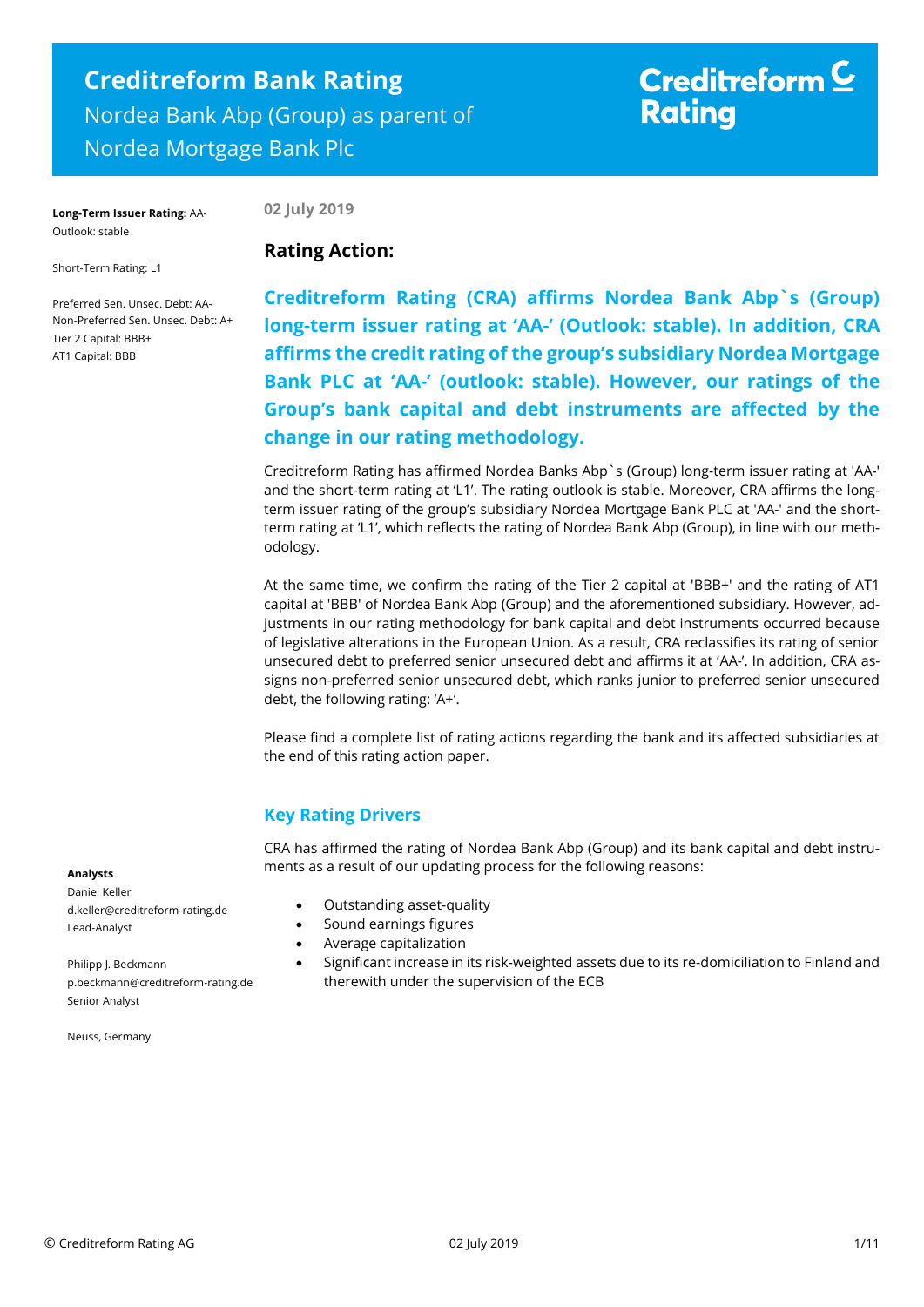# **Rating Rationale**

The affirmation of Nordea Bank Abp (Group) credit rating is a result of the bank´s stable performance with regard to its income ratios as well as its sound asset quality in the most recent year. However, the increase in its risk-weighted assets leads to declining regulatory capital ratios.

## **Profitability**

The bank's remains at a sound level with its earnings figures, however, its RORWA as well as its RORWA before taxes declined due to the significant increase in its risk-weighted assets. Moreover, the bank displays a slight worsening of its cost-income ratios, however, these ratios are still better than the peer group average. In addition, the bank faces declining net interest and fee and commission income.

For details regarding the banks profitability, we refer to figure 2 and figure 3 in the appendix.

## **Asset Situation and Asset Quality**

The Group´s non-performing loans ratio (measured due to changes in IFRS as follows: [stage 3 + POCI Loans] / Net Loans to customers) reduced year-over-year, however Nordea faces a relatively high ratio of potential problem loans (measured due to changes in IFRS as follows: stage 2 Loans / Net Loans to customers). Moreover, the banks displays a strong increase in its riskweighted assets due to it re-domiciliation to an ECB supervised country and the resulting implementation of internal rating based (IRB) floors. Nevertheless, the Groups asset-quality figures are significant better than the average of the peergroup. We expect that Nordea Bank Abp (Group) will maintain strong capital figures.

For details regarding the banks asset situation and asset quality, we refer to figure 4 and figure 5 in the appendix.

## **Refinancing and Capital Quality**

We note that Nordea Bank Abp (Group) faces declining regulatory capital ratios because of its increase in its risk-weighted assets. The regulatory ratios as well as its leverage ratio and the total equity to total assets ratio are now just in line with the peer group average.

The ratings of Nordea Bank Abp`s (Group) bank capital and debt instruments are affected due to our rating mechanism and the recent change in our methodology.

For details regarding the banks refinancing and capital quality, we refer to figure 6 and figure 7 in the appendix.

## **Liquidity**

In our opinion, the overall liquidity situation of the bank remains satisfactory.

For details regarding the banks liquidity, we refer to figure 8 in the appendix.

# **Outlook**

We consider the outlook of Nordea Bank Abp (Group) long-term issuer rating and its bank capital and debt instruments as stable. This reflects our view that the bank is likely to keep being prof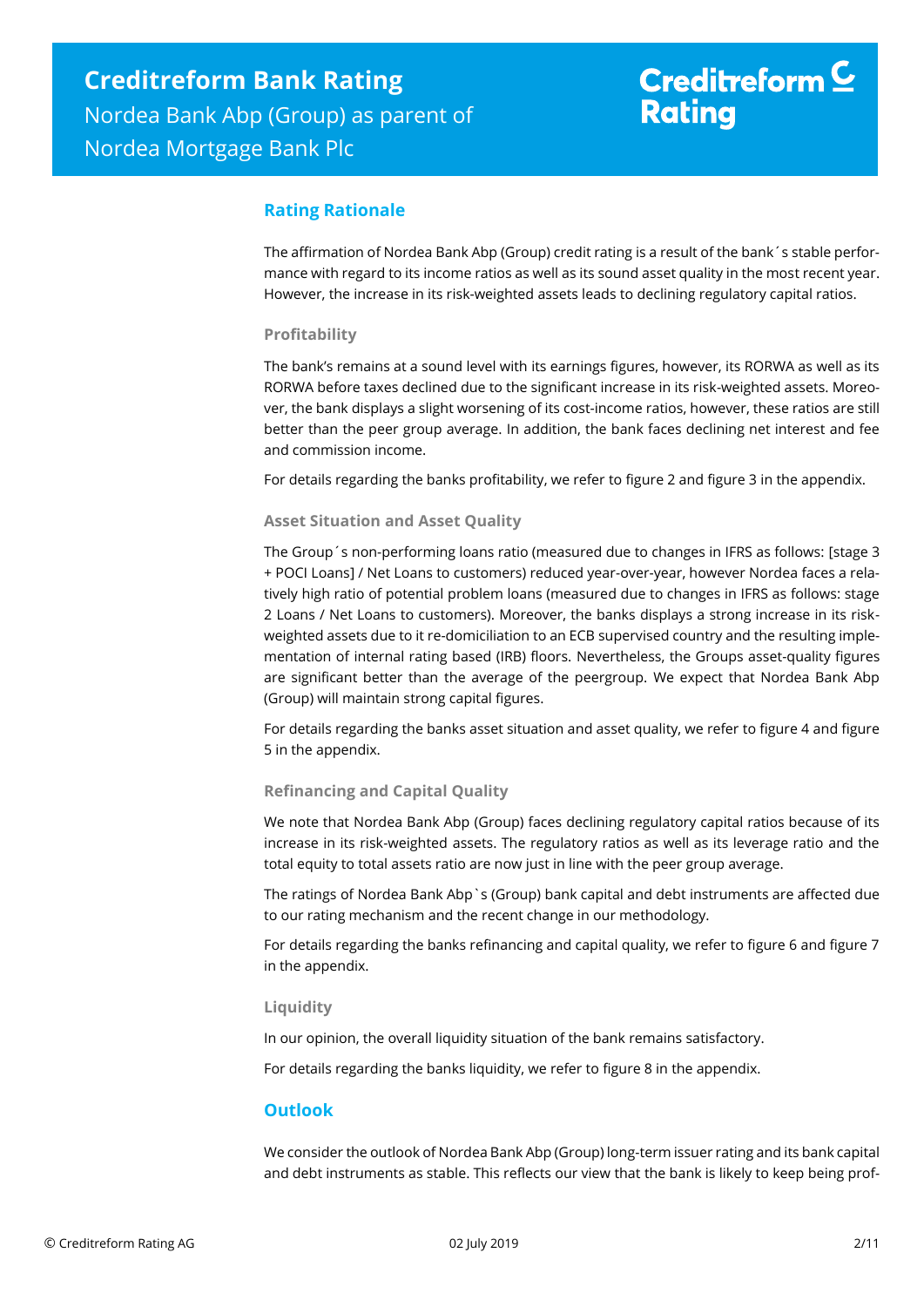.

# Creditreform  $\mathsf{\underline{C}}$ **Rating**

itable in the upcoming years while operating in the current low interest rate environment. However, we will observe how the bank will adjust to the new regulatory playing field, supervised by the ECB, and how the bank will work on its risk weighted assets and its capital ratios.

In addition, we assume a stable political and economic environment in the banks markets of operations.

## **Scenario Analysis**

In a scenario analysis, the bank´s rating developed slightly better in the "best case" scenario and considerably worse in the "worst case" scenario. The ratings of bank capital and senior unsecured debt would behave similarly based on our rating mechanism. These ratings are especially sensitive to changes in total equity and to the bank capital and debt structure in general.

We might upgrade Nordea Banks Abp`s (Group) long-term issuer credit rating and its bank capital and debt instruments if we see a significant improvement of the bank's capital ratios and a further improvement of its asset quality.

By contrast, a downgrade of the Group`s long-term issuer credit rating and its bank capital and debt instruments is likely if we see that the bank capital ratios continue to decline, the bank displays a worsening of its income ratios or its asset quality. In particular, we will observe the development of the banks risk-weighted assets.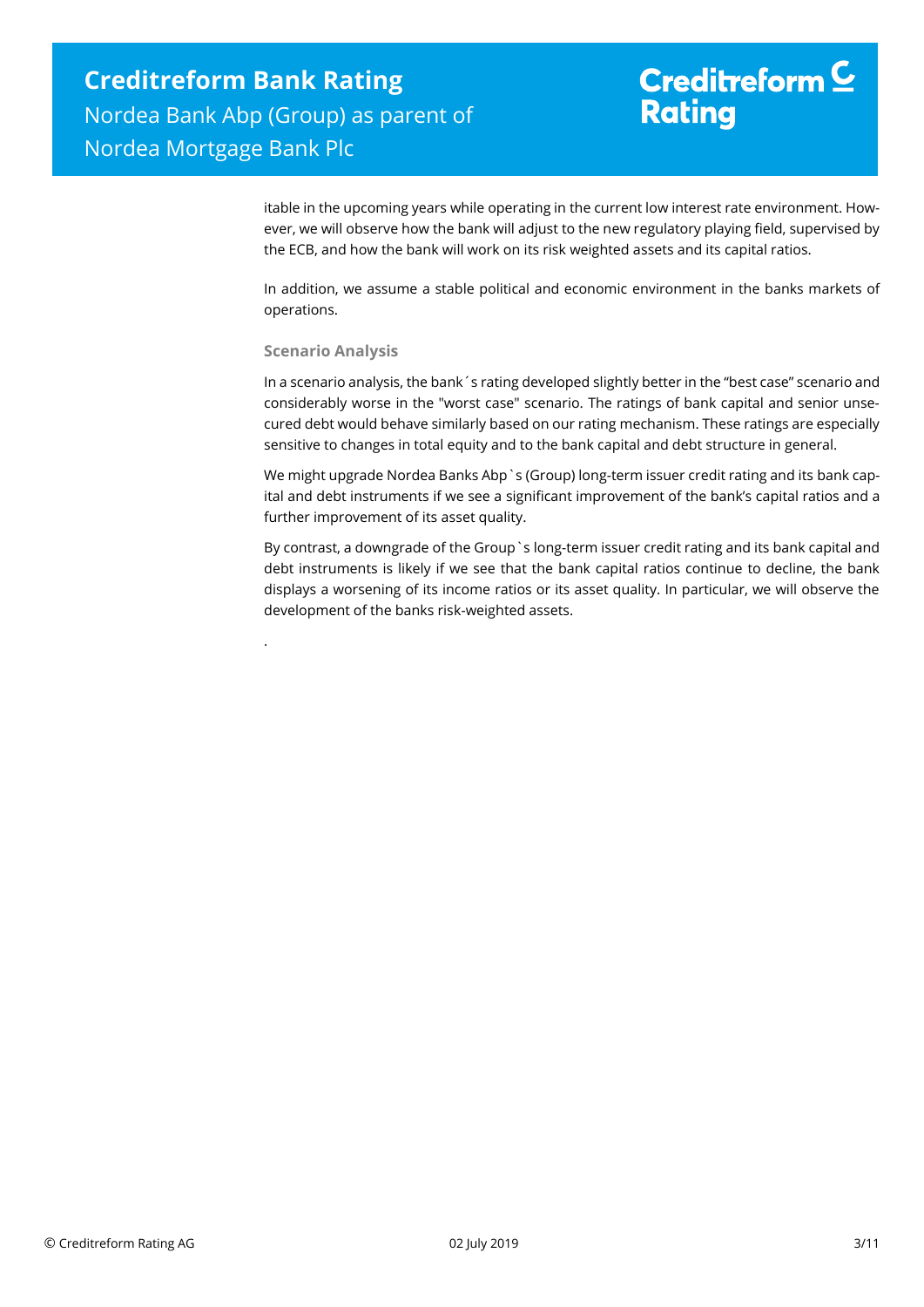# Creditreform  $C$ **Rating**

# **CRA's rating actions at a glance**

Nordea Banks Abp`s (Group):

- Long-Term Issuer Rating affirmed at 'AA-', stable outlook
- Short-term rating affirmed at 'L1'
- Senior unsecured debt reclassified to preferred senior unsecured debt and affirmed at 'AA-'
- Non-preferred senior unsecured debt rated at 'A+'
- Tier 2 capital affirmed at 'BBB+'
- AT1 capital affirmed at 'BBB'

Nordea Mortgage Bank PLC:

- Long-Term Issuer Rating affirmed at 'AA-', stable outlook
- Short-term rating affirmed at 'L1'
- Senior unsecured debt reclassified to preferred senior unsecured debt and affirmed at 'AA-'
- Non-preferred senior unsecured debt rated at 'A+'
- Tier 2 capital affirmed at 'BBB+'
- AT1 capital affirmed at 'BBB'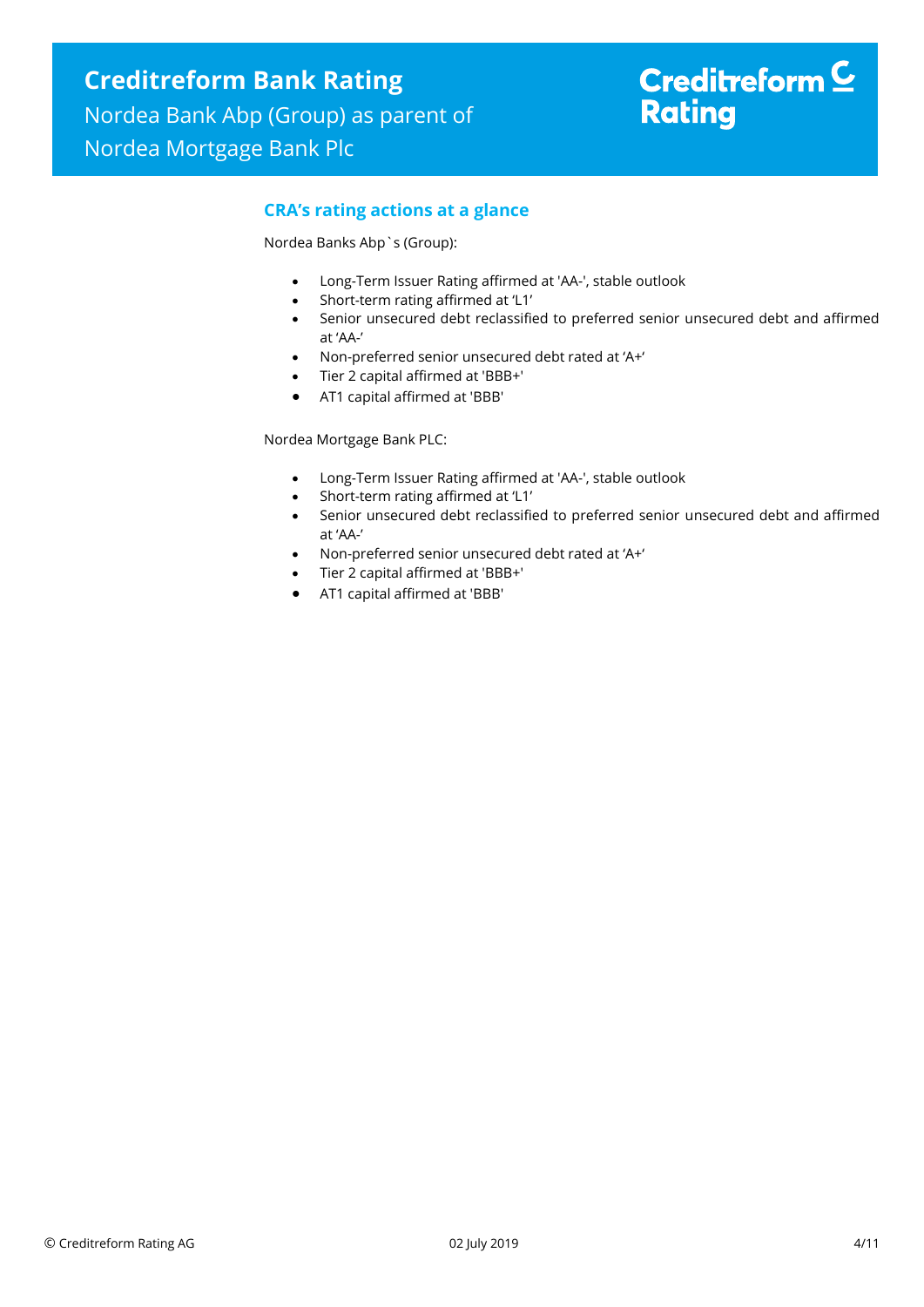# **Ratings Detail**

**Bank ratings**

The bank ratings are dependent on a host of quantitative and qualitative factors. An improvement in either sub-category may result in a higher rating score.

LT Issuer / Outlook / Short-Term **AA- / stable / L1**

## **Bank Capital and Debt Instruments Ratings**

The ratings for bank capital and debt instruments are inter alia dependent on subordination and relative size of the instrument class, based on the long-term issuer rating of the bank.

| Preferred senior unsecured debt (PSU):     | AA-         |
|--------------------------------------------|-------------|
| Non-preferred senior unsecured debt (NPS): | $A+$        |
| Tier 2 (T2):                               | <b>BBB+</b> |
| Additional Tier 1 (AT1):                   | <b>BBB</b>  |

## **Ratings Detail and History**

Please consult our websit[e www.creditreform-rating.de](http://www.creditreform-rating.de/) for additional information regarding the dates of publication.

Figure 1: Ratings Detail and History

| <b>Bank Issuer Rating</b>                                     | <b>Rating Date</b> | <b>Publication Date</b> | <b>Result</b>                 |
|---------------------------------------------------------------|--------------------|-------------------------|-------------------------------|
| Initialrating                                                 | 27.04.2018         | 08.05.2018              | AA- / stabil / L1             |
| <b>Rating Update</b>                                          | 02.07.2019         | 05.07.2019              | AA- / stabil / L1             |
| <b>Bank Capital and Debt Instruments</b>                      | <b>Rating Date</b> | <b>Publication Date</b> | <b>Result</b>                 |
| Senior Unsecured / T2 / AT1 (Initial)                         | 27.04.2018         | 08.05.2018              | $AA - / BBB + / BBB$          |
| <b>PSU / NPS / T2 / AT1</b>                                   | 02.07.2019         | 05.07.2019              | $AA-$ / $A+$ / $BBB+$ / $BBB$ |
| <b>Subsidiaries of the Bank</b>                               | <b>Rating Date</b> | <b>Publication Date</b> | <b>Result</b>                 |
| Nordea Mortgage Bank PLC:                                     |                    |                         |                               |
| Initialrating                                                 | 27.04.2018         | 08.05.2018              | AA- / stabil / L1             |
| <b>Rating Update</b>                                          | 02.07.2019         | 05.07.2019              | AA- / stabil / L1             |
| Bank Capital and Debt Instruments of Nordea Mortgage Bank PLC |                    |                         |                               |
| Senior Unsecured / T2 / AT1 (Initial)                         | 31.08.2018         | 05.09.2018              | $AA - / BBB + / BBB$          |
| <b>PSU / NPS / T2 / AT1</b>                                   | 02.07.2019         | 05.07.2019              | $AA - / A + / BBB + / BBB$    |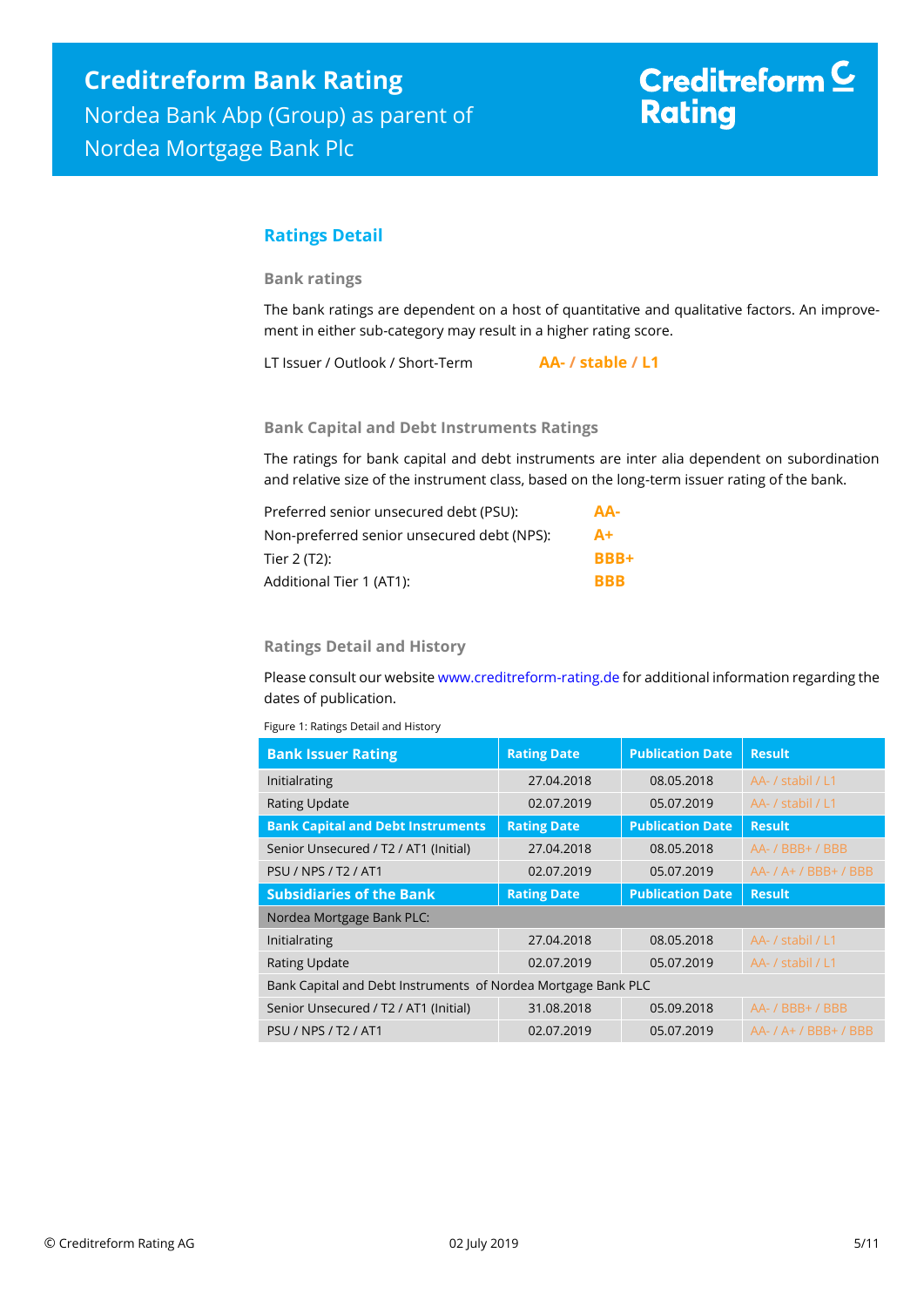# Creditreform <sup>C</sup><br>Rating

# **Appendix**

Figure 2: Group income statement | Source: CRA / eValueRate

| <b>Income Statement</b>                                      | 2015      | 2016      | 2017      | %              | 2018      |
|--------------------------------------------------------------|-----------|-----------|-----------|----------------|-----------|
| Income (€000)                                                |           |           |           |                |           |
| Net Interest Income                                          | 4.963.000 | 4.727.000 | 4.666.000 | $-7,3$         | 4.324.000 |
| Net Fee & Commission Income                                  | 3.230.000 | 3.238.000 | 3.369.000 | $-11,2$        | 2.993.000 |
| Net Insurance Income                                         | 245.000   | 275.000   | 229.000   | $-46,3$        | 123.000   |
| Net Trading Income                                           | 1.400.000 | 1.440.000 | 1.099.000 | $-12,2$        | 965.000   |
| <b>Equity Accounted Results</b>                              | 39.000    | 112.000   | 23.000    | $> +100$       | 124.000   |
| Dividends from Equity Instruments                            |           |           |           |                |           |
| Other Income                                                 | 87,000    | 59.000    | 76.000    | $+19,7$        | 91.000    |
| <b>Operating Income</b>                                      | 9.964.000 | 9.851.000 | 9.462.000 | $-8,9$         | 8.620.000 |
| Expenses (€000)                                              |           |           |           |                |           |
| Depreciation and Amortisation                                | 209,000   | 228,000   | 268,000   | $+79,9$        | 482.000   |
| Personnel Expense                                            | 3.263.000 | 2.926.000 | 3.212.000 | $-6,7$         | 2.998.000 |
| Tech & Communications Expense                                | 485.000   | 573.000   | 565.000   | $-14,3$        | 484.000   |
| Marketing and Promotion Expense                              | 84.000    | 79.000    | 66.000    | $-9,1$         | 60.000    |
| Provisions                                                   |           |           |           |                |           |
| Other Expense                                                | 916.000   | 994.000   | 991.000   | $-13,7$        | 855,000   |
| <b>Operating Expense</b>                                     | 4.957.000 | 4.800.000 | 5.102.000 | $-4,4$         | 4.879.000 |
| Operating Profit & Impairment (€000)                         |           |           |           |                |           |
| <b>Pre-impairment Operating Profit</b>                       | 5.007.000 | 5.051.000 | 4.360.000 | $-14,2$        | 3.741.000 |
| Asset Writedowns                                             | 479.000   | 502.000   | 369.000   | $-53,1$        | 173,000   |
| Net Income (€000)                                            |           |           |           |                |           |
| Non-Recurring Revenue                                        | 176.000   | 76.000    | 7.000     | $> +100$       | 385.000   |
| Non-Recurring Expense                                        |           |           |           |                |           |
| <b>Pre-tax Profit</b>                                        | 4.704.000 | 4.625.000 | 3.998.000 | $-1,1$         | 3.953.000 |
| Income Tax Expense                                           | 1.042.000 | 859.000   | 950.000   | $-8,2$         | 872.000   |
| <b>Discontinued Operations</b>                               |           |           |           | $\overline{a}$ |           |
| <b>Net Profit</b>                                            | 3.662.000 | 3.766.000 | 3.048.000 | $+1,1$         | 3.081.000 |
| Attributable to minority interest (non-controlling interest) |           |           | 17.000    | $-76,5$        | 4.000     |
| Attributable to owners of the parent                         | 3.662.000 | 3.766.000 | 3.031.000 | $+1,5$         | 3.077.000 |

Figure 3: Group key earnings figures | Source: CRA / eValueRate

| Income Ratios (%)                                     | 2015  | 2016  | 2017  | %       | 2018  |
|-------------------------------------------------------|-------|-------|-------|---------|-------|
| Cost Income Ratio (CIR)                               | 49,75 | 48,73 | 53,88 | $+2,72$ | 56,60 |
| Cost Income Ratio ex. Trading (CIRex)                 | 57,88 | 57,07 | 60,96 | $+2,78$ | 63,74 |
| Return on Assets (ROA)                                | 0,57  | 0,61  | 0,52  | $+0,03$ | 0,56  |
| Return on Assets before Taxes (ROAbT)                 | 0,73  | 0,75  | 0,69  | $+0,03$ | 0,72  |
| Return on Equity (ROE)                                | 11,80 | 11,62 | 9,15  | $+0,22$ | 9,36  |
| Return on Equity before Taxes (ROEbT)                 | 15,16 | 14,27 | 12,00 | $+0,01$ | 12,01 |
| Return on Risk-Weighted Assets (RORWA)                | 2,56  | 2,83  | 2,42  | $-0,45$ | 1,98  |
| Return on Risk-Weighted Assets before Taxes (RORWAbT) | 3,28  | 3,47  | 3,18  | $-0,64$ | 2,54  |
| Net Interest Margin (NIM)                             | 1,06  | 1,11  | 1,13  | $-0,07$ | 1,05  |
| Pre-Impairment Operating Profit / Assets              | 0,77  | 0,82  | 0,75  | $-0,07$ | 0,68  |
| Cost of Funds (COF)                                   | 0,67  | 0,61  | 0,64  | $+0,00$ | 0,64  |
| Change in % Points                                    |       |       |       |         |       |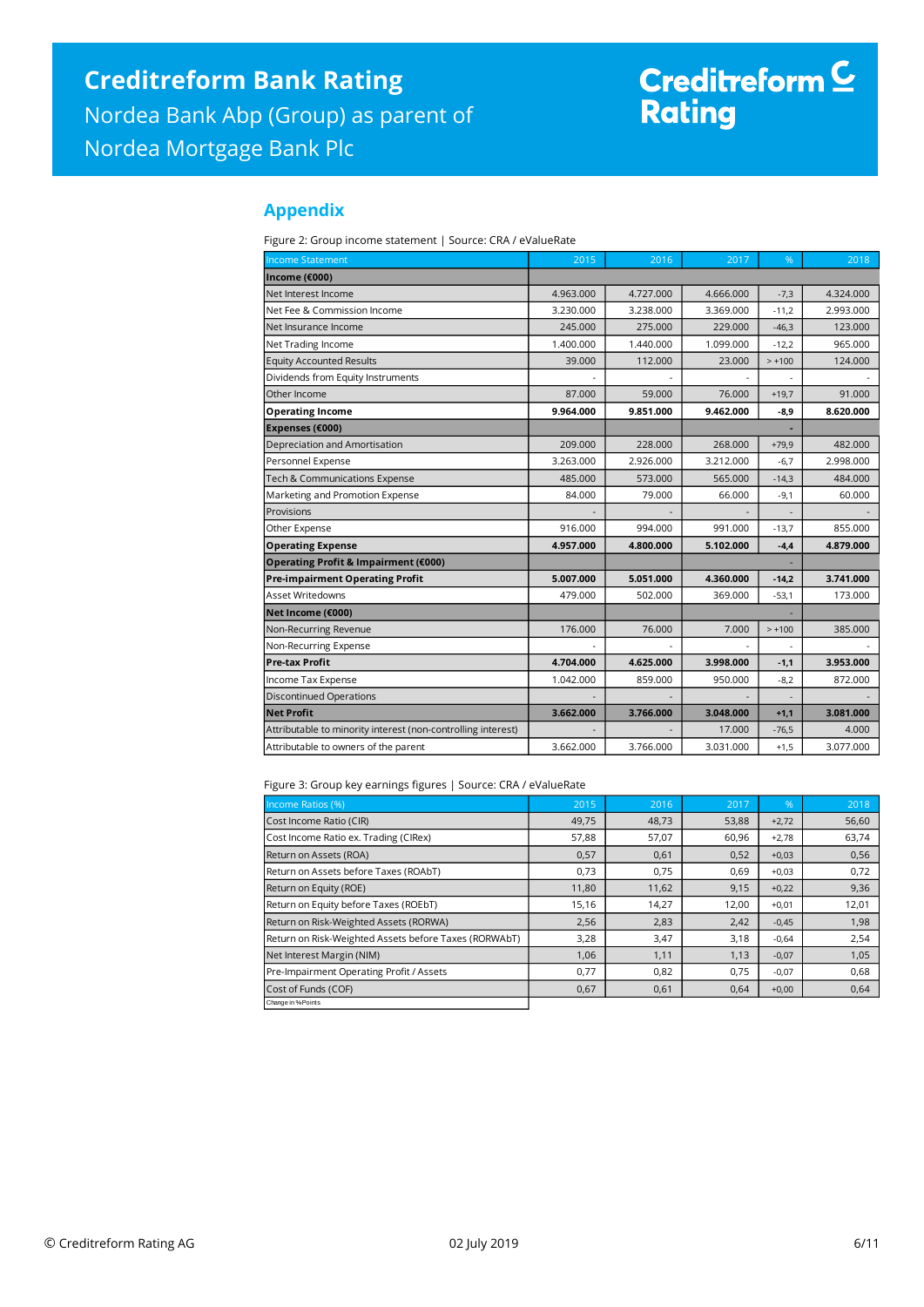# Creditreform <mark>C</mark><br>Rating

### Figure 4: Development of assets | Source: CRA / eValueRate

| Assets (€000)                         | 2015                     | 2016        | 2017        | %                        | 2018        |
|---------------------------------------|--------------------------|-------------|-------------|--------------------------|-------------|
| Cash and Balances with Central Banks  | 48.724.000               | 43.334.000  | 47.877.000  | $+2,8$                   | 49.220.000  |
| Net Loans to Banks                    | 10.762.000               | 9.026.000   | 8.592.000   | $+31,8$                  | 11.320.000  |
| Net Loans to Customers                | 340.920.000              | 317.689.000 | 310.158.000 | $-0,6$                   | 308.304.000 |
| lTotal Securities                     | 117.149.000              | 114.333.000 | 98.963.000  | $-2,7$                   | 96.242.000  |
| Total Derivative Assets               | 80.892.000               | 70.137.000  | 46.274.000  | $-19,6$                  | 37.194.000  |
| lOther Financial Assets               |                          |             |             | $\overline{\phantom{a}}$ |             |
| <b>Financial Assets</b>               | 598.447.000              | 554.519.000 | 511.864.000 | $-1,9$                   | 502.280.000 |
| Equity Accounted Investments          | 515.000                  | 588,000     | 1.235.000   | $+29,6$                  | 1.601.000   |
| Other Investments                     | 3.054.000                | 3.119.000   | 1.448.000   | $+11,0$                  | 1.607.000   |
| Insurance Assets                      | 20.434.000               | 23.102.000  | 25.879.000  | $-5,0$                   | 24.583.000  |
| Non-current Assets & Discontinued Ops | $\overline{\phantom{a}}$ | 8.897.000   | 22.186.000  | ٠                        |             |
| Tangible and Intangible Assets        | 3.765.000                | 4.358.000   | 4.607.000   | $-0,6$                   | 4.581.000   |
| Tax Assets                            | 163.000                  | 348,000     | 239.000     | $+87,4$                  | 448.000     |
| Total Other Assets                    | 20.490.000               | 20.728.000  | 14.154.100  | $+15,2$                  | 16.308.000  |
| <b>Total Assets</b>                   | 646.868.000              | 615.659.000 | 581.612.100 | $-5,2$                   | 551.408.000 |

#### Figure 5: Development of asset quality | Source: CRA / eValueRate

| - -                                                 |       |       |        |           |        |
|-----------------------------------------------------|-------|-------|--------|-----------|--------|
| <b>Asset Ratios (%)</b>                             | 2015  | 2016  | 2017   | %         | 2018   |
| Net Loans / Total Assets                            | 52,70 | 51,60 | 53,33  | $+2,58$   | 55,91  |
| Non-Performing Loans (NPL) / Net Loans to Customers | 1,85  | 1,83  | 2,38   | $-0,29$   | 2,09   |
| Impairments/ Net loans to customers (%)             | 0,78  | 0,76  | 0.75   | $-0,09$   | 0,66   |
| Potential Problem Loans / NPL                       | 35,55 | 31,98 | 190,50 | $+106,53$ | 297,03 |
| Risk-Weighted Assets (RWA) / Total Assets           | 22,15 | 21,63 | 21,63  | $+6,64$   | 28,27  |
| Non-Performing Loans / Risk-Weighted Assets         | 4,40  | 4,36  | 5,86   | $-1,73$   | 4,13   |
| Net Write-offs / Net Loans to Customers             | 0,14  | 0,15  | 0,11   | $-0,05$   | 0,06   |
| Net Write-offs / Risk-Weighted Assets               | 0,33  | 0,36  | 0,27   | $-0,15$   | 0,12   |
| Impairments/ Impaired Loans (%)                     | 42,25 | 41,79 | 31,66  | $+0,00$   | 31,66  |
| Level 3 Assets / Total Assets                       | 1,54  | 1,45  | 0,87   | $+0,03$   | 0,89   |
| Change in % Points                                  |       |       |        |           |        |

### Figure 6: Development of refinancing and capital adequacy | Source: CRA / eValueRate

| Liabilities (€000)                         | 2015        | 2016        | 2017        | $\%$    | 2018        |
|--------------------------------------------|-------------|-------------|-------------|---------|-------------|
| <b>Total Deposits from Banks</b>           | 44.209.000  | 38.136.000  | 39.983.000  | $+6,1$  | 42.419.000  |
| <b>Total Deposits from Customers</b>       | 189.049.000 | 174.028.000 | 172.434.000 | $-4,3$  | 164.958.000 |
| <b>Total Debt</b>                          | 211.137.000 | 202.209.000 | 188.101.000 | $+6,1$  | 199.577.000 |
| Derivative Liabilities                     | 82.099.000  | 71.102.000  | 44.163.000  | $-7,6$  | 40.820.000  |
| Securities Sold, not yet Purchased         | 8.824.000   | 8.024.000   | 13.400.000  | $-6,8$  | 12.495.000  |
| Other Financial Liabilities                |             |             |             |         |             |
| <b>Total Financial Liabilities</b>         | 535.318.000 | 493.499.000 | 458.081.000 | $+0,5$  | 460.269.000 |
| llnsurance Liabilities                     | 59.795.000  | 64.790.000  | 45.745.000  | $-4,1$  | 43.883.000  |
| Non-current Liabilities & Discontinued Ops | ٠           | 4.888.000   | 26.031.000  |         |             |
| <b>Tax Liabilities</b>                     | 1.253.000   | 1.317.000   | 1.111.000   | $+0,8$  | 1.120.000   |
| Provisions                                 | 415.000     | 306.000     | 329.000     | $-2,4$  | 321.000     |
| <b>Total Other Liabilities</b>             | 19.055.000  | 18,449,000  | 16.999.100  | $-24,0$ | 12.914.000  |
| <b>Total Liabilities</b>                   | 615.836.000 | 583.249.000 | 548.296.100 | $-5,4$  | 518.507.000 |
| <b>Total Equity</b>                        | 31.032.000  | 32.410.000  | 33.316.000  | $-1,2$  | 32.901.000  |
| <b>Total Liabilities and Equity</b>        | 646.868.000 | 615.659.000 | 581.612.100 | $-5,2$  | 551.408.000 |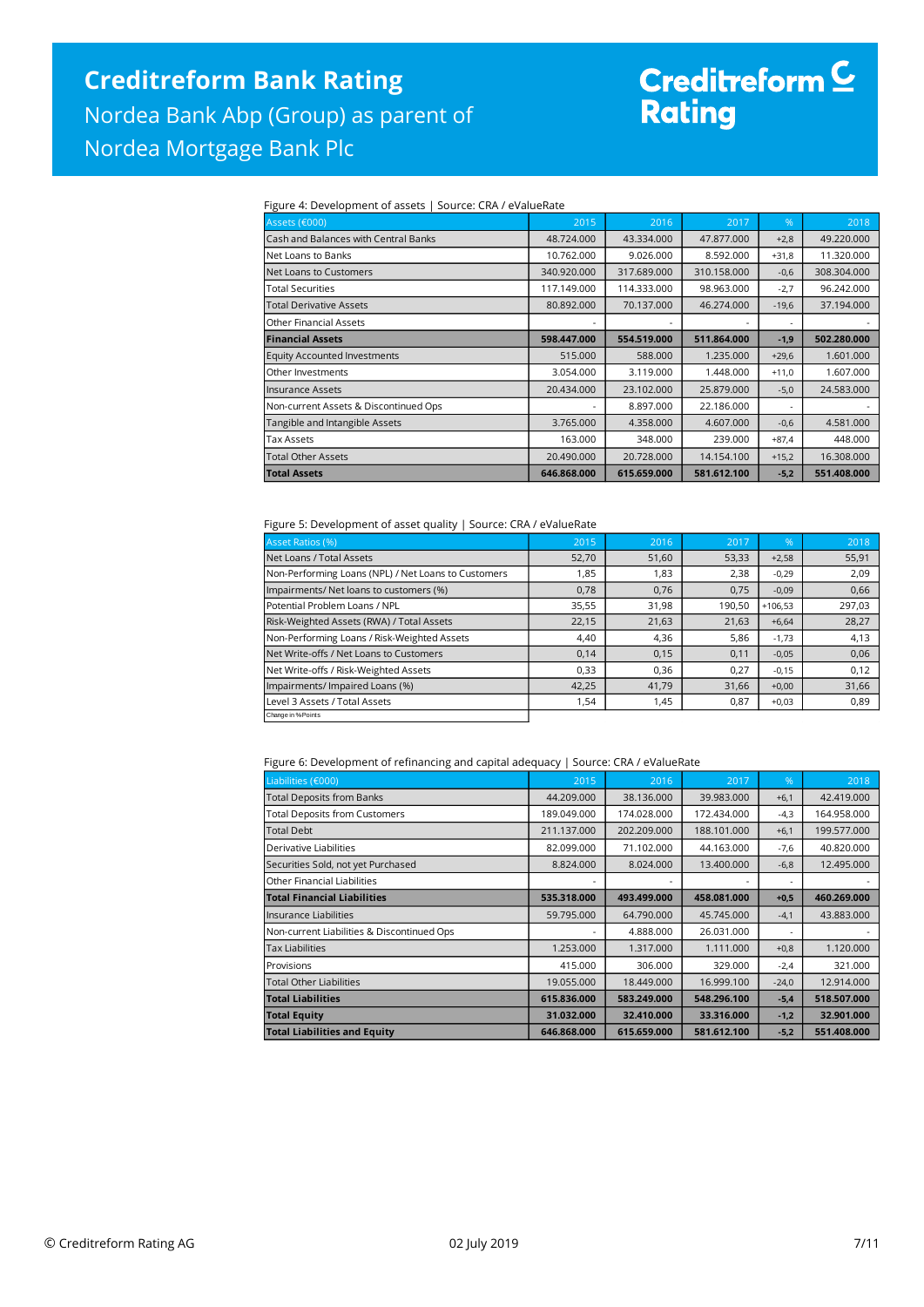# Creditreform <mark>C</mark><br>Rating

### Figure 7: Development of capital ratios | Source: CRA / eValueRate

| Capital Ratios (€000)                            | 2015  | 2016  | 2017  | $\%$    | 2018  |
|--------------------------------------------------|-------|-------|-------|---------|-------|
| <b>Total Equity/ Total Assets</b>                | 4,80  | 5,26  | 5,73  | $+0.24$ | 5,97  |
| Leverage Ratio                                   | 4,60  | 5,00  | 5,20  | $-0,10$ | 5,10  |
| Phased-in: Common Equity Tier 1 Ratio (CET1)     | 16,50 | 18.40 | 19.50 | $-4,00$ | 15.50 |
| Phased-in: Tier 1 Ratio (CET1 + AT1)             | 18,50 | 20,70 | 22,30 | $-5,00$ | 17,30 |
| Phased-in: Total Capital Ratio (CET1 + AT1 + T2) | 21.60 | 24.70 | 25.20 | $-5,30$ | 19.90 |
| Change in % Points                               |       |       |       |         |       |
|                                                  |       |       |       |         |       |

Figure 8: Development of liquidity | Source: CRA / eValueRate

| Liquidity (%)                                         | 2015   | 2016   | 2017   | %        | 2018   |
|-------------------------------------------------------|--------|--------|--------|----------|--------|
| Net Loans / Deposits (LTD)                            | 180.33 | 182,55 | 179.87 | $+7.03$  | 186.90 |
| Interbank Ratio                                       | 24.34  | 23.67  | 21.49  | $+5.20$  | 26.69  |
| Liquidity Coverage Ratio (LCR)                        | 201.00 | 159.00 | 147.00 | $+38.00$ | 185,00 |
| Customer Deposits / Total Funding (excl. Derivatives) | 35.42  | 33,98  | 34.20  | $+0.33$  | 34,53  |
| Change in % Points                                    |        |        |        |          |        |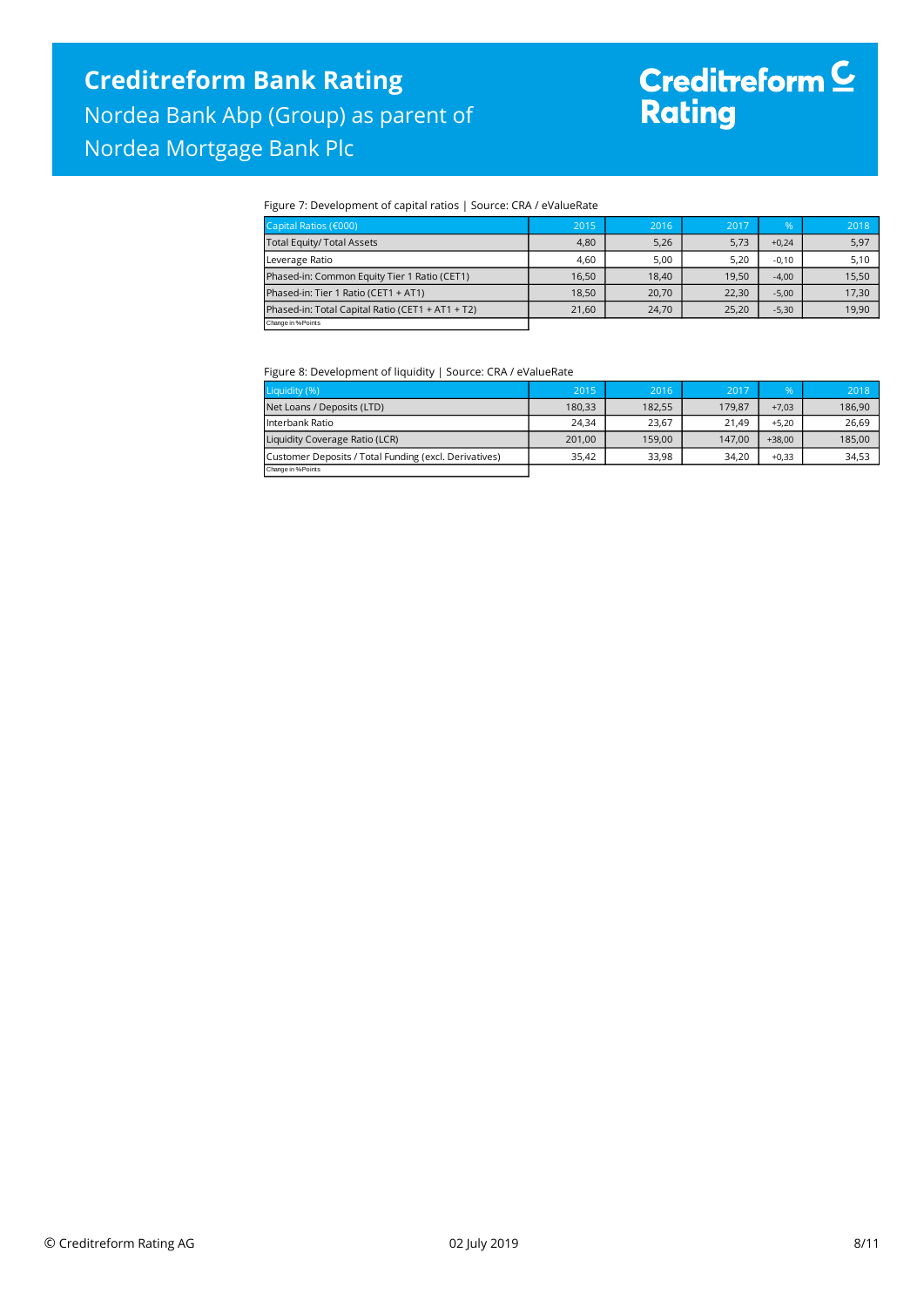## **Regulatory**

Creditreform Rating AG was neither commissioned by the rating object nor by any other third party for the rating. The analysis took place on a voluntary basis by Creditreform Rating AG and is to be described in the regulatory sense as an unsolicited rating.

The rating is based on publicly available information and internal evaluation methods for the rated bank. The quantitative analysis is based mainly on the latest annual accounts, interim reports, other investor relations information of the bank, and calculated key figures by eValueRate / CRA. Subject to a peer group analysis were 36 competing institutes.

The information and documents processed met the requirements of the rating system of Creditreform Rating AG as published on the website www.creditreform-rating.de. The rating was carried out on the basis of the rating methodology for unsolicited bank ratings as well as the methodology for the rating of bank capital and unsecured debt instruments in conjunction with Creditreform`s basic document "Rating Criteria and Definitions".

On 02 July 2019, the rating was presented by the analysts to the rating committee and adopted in a resolution.

The rating result was communicated to Nordea Bank Abp (Group) and its subsidiary, and the preliminary rating report was made available to the bank. There was no change in the rating score.

The rating is subject to one-year monitoring from the rating date and is valid until withdrawal of the rating. Within this period, the rating can be updated. At the latest after one year, a monitoring is required to maintain the validity of the rating.

In 2011, Creditreform Rating AG was registered within the European Union according to EU Regulation 1060/2009 (CRA-Regulation). Based on this registration, Creditreform Rating AG (CRA) is permitted to issue credit ratings within the EU, and is obligated to comply with the provisions of the CRA-Regulation.

## **Conflict of Interests**

No conflicts of interest were identified during the rating process that might influence the analyses and judgements of the rating analysts involved nor any other natural persons whose services are placed at the disposal or under the control of Creditreform Rating AG and who are directly involved in credit rating activities or in approving credit ratings and rating outlooks.

In the event of providing ancillary services to the rated entity, CRA will disclose all ancillary services in the credit rating report.

### **Rules on the Presentation of Credit Ratings and Rating Outlooks**

The approval of credit ratings and rating outlooks follows our internal policies and procedures. In line with our 'Rating Committee' policy, all credit ratings and rating outlooks are approved by a rating committee based on the principle of unanimity.

To prepare this credit rating, CRA has used the following substantially material sources:

- 1. Transaction structure and participants
- 2. Transaction documents
- 3. Issuance documents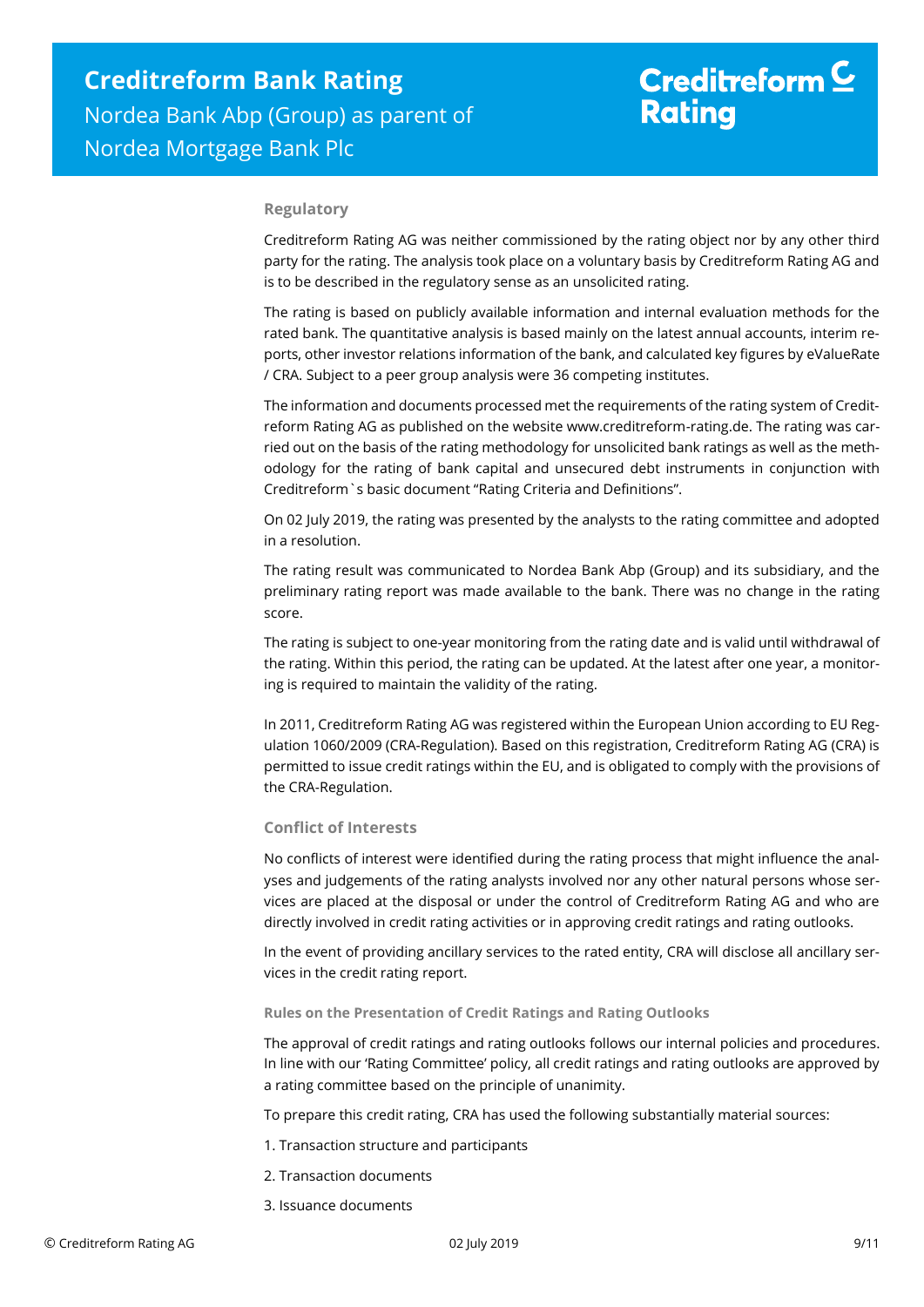There are no other attributes and limitations of the credit rating or rating outlook other than those displayed on the CRA website. Furthermore, CRA considers satisfactory the quality and extent of information available on the rated entity. In regard to the rated entity Creditreform Rating AG regarded the available historical data as sufficient.

Between the time of disclosure of the credit rating to the rated entity and the public disclosure, no amendments were made to the credit rating.

The 'Basic Data' information card indicates the principal methodology or version of methodology that was used in determining the rating, with a reference to its comprehensive description.

In cases where the credit rating is based on more than one methodology or where reference only to the principal methodology might cause investors to overlook other important aspects of the credit rating, including any significant adjustments and deviations, Creditreform Rating AG explains this fact in the rating report and indicates how the different methodologies or other aspects are taken into account in the credit rating. This information is integrated in the credit rating report.

The meaning of each rating category, the definition of default or recovery and any appropriate risk warning, including a sensitivity analysis of the relevant key rating assumptions such as mathematical or correlation assumptions, accompanied by worst-case scenario credit ratings and best-case scenario credit ratings are explained.

The date at which the credit rating was initially released for distribution and the date when it was last updated including any rating outlooks is indicated clearly and prominently in the 'Basic Data' card as a "rating action"; initial release is indicated as "initial rating", other updates are indicated as an "update", "upgrade" or "downgrade", "not rated", "confirmed", "selective default" or "default".

In the case of a rating outlook, the time horizon is provided during which a change in the credit rating is expected. This information is available within 'Basic Data' information card.

In accordance to Article 11 (2) EU-Regulation (EC) No 1060/2009, a registered or certified credit rating agency shall make available, in a central repository established by ESMA, information on its historical performance data including the rating transition frequency and information about credit ratings issued in the past and on their changes. Requested data are available at the ESMA website: https://cerep.esma.europa.eu/cerep-web/statistics/defaults.xhtml.

An explanatory statement of the meaning of Creditreform`s default rates are available in the credit rating methodologies disclosed on the website.